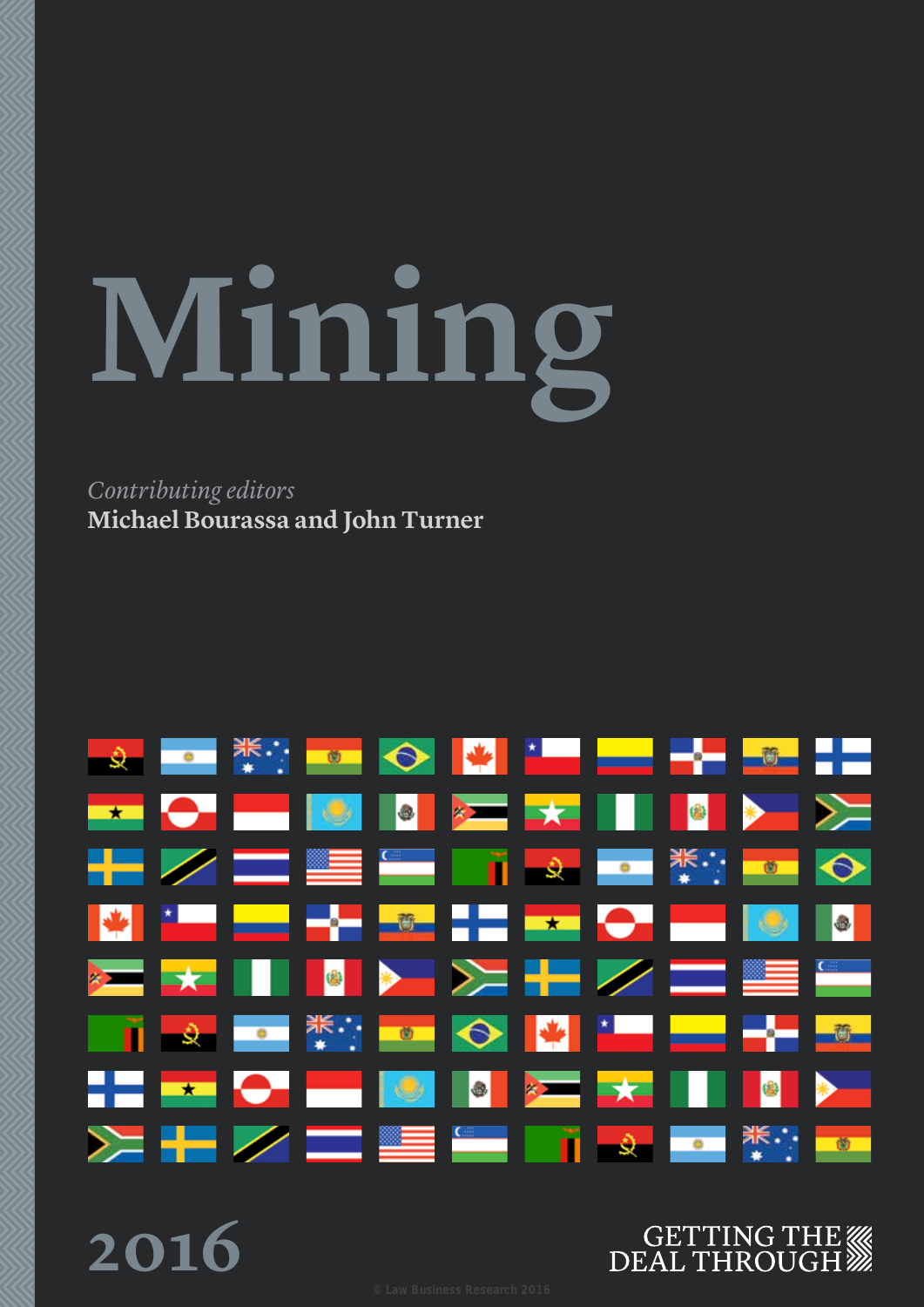# GETTING THE WE DEAL THROUGH

# **Mining 2016**

*Contributing editors* **Michael Bourassa and John Turner Fasken Martineau**

Publisher Gideon Roberton gideon.roberton@lbresearch.com

Subscriptions Sophie Pallier subscriptions@gettingthedealthrough.com

Senior business development managers Alan Lee alan.lee@gettingthedealthrough.com

Adam Sargent adam.sargent@gettingthedealthrough.com

Dan White dan.white@gettingthedealthrough.com



Published by Law Business Research Ltd 87 Lancaster Road London, W11 1QQ, UK Tel: +44 20 3708 4199 Fax: +44 20 7229 6910

© Law Business Research Ltd 2016 No photocopying without a CLA licence. First published 2005 Twelfth edition ISSN 1748-3085

The information provided in this publication is general and may not apply in a specific situation. Legal advice should always be sought before taking any legal action based on the information provided. This information is not intended to create, nor does receipt of it constitute, a lawyer–client relationship. The publishers and authors accept no responsibility for any acts or omissions contained herein. Although the information provided is accurate as of June 2016, be advised that this is a developing area.

Printed and distributed by Encompass Print Solutions Tel: 0844 2480 112

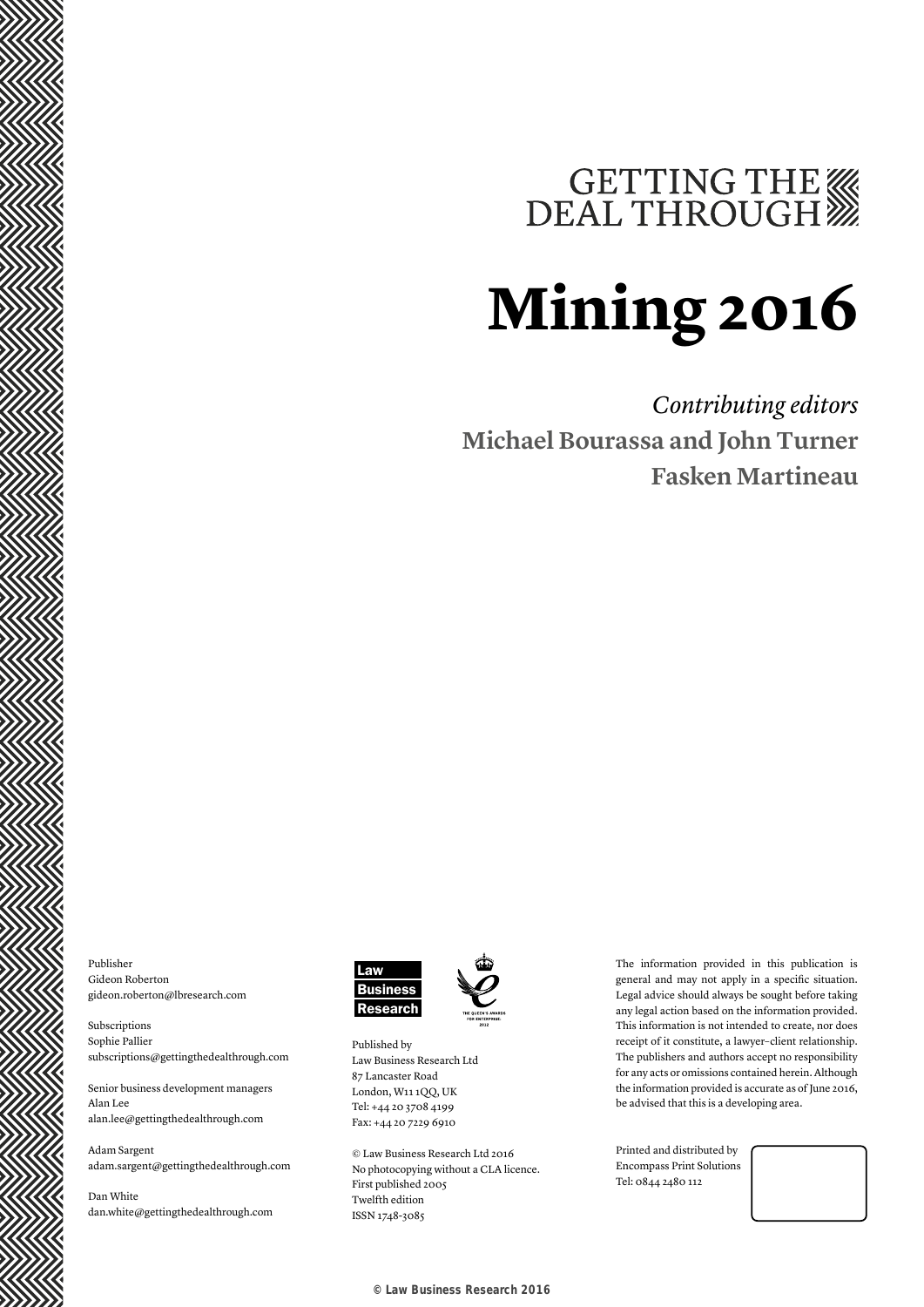# **Canada**

## **Michael Bourassa and John Turner\***

**Fasken Martineau**

#### **Mining industry**

#### **1 What is the nature and importance of the mining industry in your country?**

Mining accounts for a significant portion of Canada's economy. Natural Resources Canada pegged domestic mineral production at C\$43.9 billion in 2014, with production value declining 2.6 per cent to C\$42.8 billion in 2015.

The Canadian mining and mineral processing industry employs more than 374,000 people in mineral extraction and related support activities, such as smelting, fabrication and manufacturing. It also accounts for more than half of Canada's rail freight and high portions of the country's port and marine cargo.

 Canada's mining and exploration companies are also dominant players in the global mining industry. Canadian companies have interests in over 7,000 properties in more than 100 countries, including projects held domestically and those in locations such as the US, South America, Africa, Australasia and Europe. Canadian mining companies' assets abroad total an unprecedented C\$153.2 billion.

 Over 50 per cent of the world's public mining companies are listed on the Toronto Stock Exchange (TSX) and the TSX-Venture Exchange (TSX-Venture), with 29 new mining listings in 2015. In the past five years (2011–2015) 47 per cent of global mining equity financings value was raised on the TSX and the TSX-Venture, while in 2015 they handled 62 per cent of the equity capital raised globally for mining (C\$6.8 billion) and 53 per cent of financing transactions.

#### **2 What are the target minerals?**

Canada is a leading global producer of several minerals and metals, ranking at the top in the global production of potash, and is a major producer of primary aluminium, cobalt, diamonds, gold, nickel, platinum group metals, salt, titanium concentrates, tungsten and uranium. Key exports include aluminium, coal, copper, diamonds, gold, uranium, nickel, potash, zinc, iron ore and steel.

#### **3 Which regions are most active?**

All provinces and territories produce minerals, but Ontario, Quebec, British Columbia and Saskatchewan are the largest producers.

#### **Legal and regulatory structure**

#### **4 Is the legal system civil or common law-based?**

Canada's legal roots are firmly entrenched in the systems of its founding nations: England and France. The federal government, nine of the 10 provinces, and the three northern territories have adopted a common law legal system similar to the common law systems in the UK, the US and Australia.

Quebec has adopted a civil law system similar to the legal system used throughout most of Europe, Asia, South America and parts of Africa.

#### **5 How is the mining industry regulated?**

Canada's legal, regulatory and policy environment promotes mineral exploration, mining operations and investment. Mining law is divided between the federal and provincial governments. Ownership of lands and minerals generally belongs to the province in which they are situated. The provinces have jurisdiction over mineral exploration, development, conservation and management. The federal government shares jurisdiction with the provinces on some related matters (for example, taxation and the environment) and has exclusive jurisdiction over areas such as exports, foreign investment controls and nuclear matters.

The exception is uranium, which is a strategic mineral regulated by federal laws. Exploration is a provincial matter, but the federal government regulates all downstream aspects, including mining and milling, processing, transporting and export.

#### **6 What are the principal laws that regulate the mining industry? What are the principal regulatory bodies that administer those laws? Were there any major amendments in the past year?**

Federal and provincial legislation affecting mining operations tends to fall into two main categories. The first relates to the essentially private matters of title and taxation, while the second concerns economic, social and environmental policies. Significant decision-making powers are delegated to subordinate bodies or officers to deal with the complexity of the various matters dealt with under the second category.

Each province and territory has its own laws regulating mining activity (with varied names such as the Mineral Act, the Mining Act, the Mineral Resources Act, and the Mineral Exploration and Tenure Act). Some provinces have, over the years, amended their legislation to take into account current attitudes related to environmental protection, sustainable development and consultation with local communities, in particular, aboriginal communities (in the Canadian context, they are often referred to as 'first nation' communities). As examples of new legislation in this regard, the November 2012 regulations to Ontario's amended Mining Act provided for a new regime, which came into force on 1 April 2013. Similarly, in Quebec, the adoption of a law amending its Mining Act with most of such amendments in force since 10 December 2013, added a new chapter on provisions specific to first nation communities, including a provision whereby the government must draw up, make public and keep up to date a first nation community consultation policy specific to mining.

Federal and provincial or territorial laws and regulations related to environmental protection, labour and employment relationships, occupational health and safety matters, etc, also apply to mining activities.

#### **7 What classification system does the mining industry use for reporting mineral resources and mineral reserves?**

Canada adheres to the CIM Standards, which were adopted in 2005 to establish definitions and guidelines for the reporting of exploration information, mineral resources and mineral reserves in Canada. They are incorporated by reference into the Canadian Securities Administrators' National Instrument 43-101 (NI 43-101), which sets the standards for all technical public disclosure for mineral projects. Mining companies listed on the TSX and TSX-Venture must comply with NI 43-101. The CIM is a member of the Committee for Mineral Reserves International Reporting Standards and the CIM Standards are consistent with other members: Australia, Chile (National Committee), South Africa, the UK (National Committee), the US and Western Europe.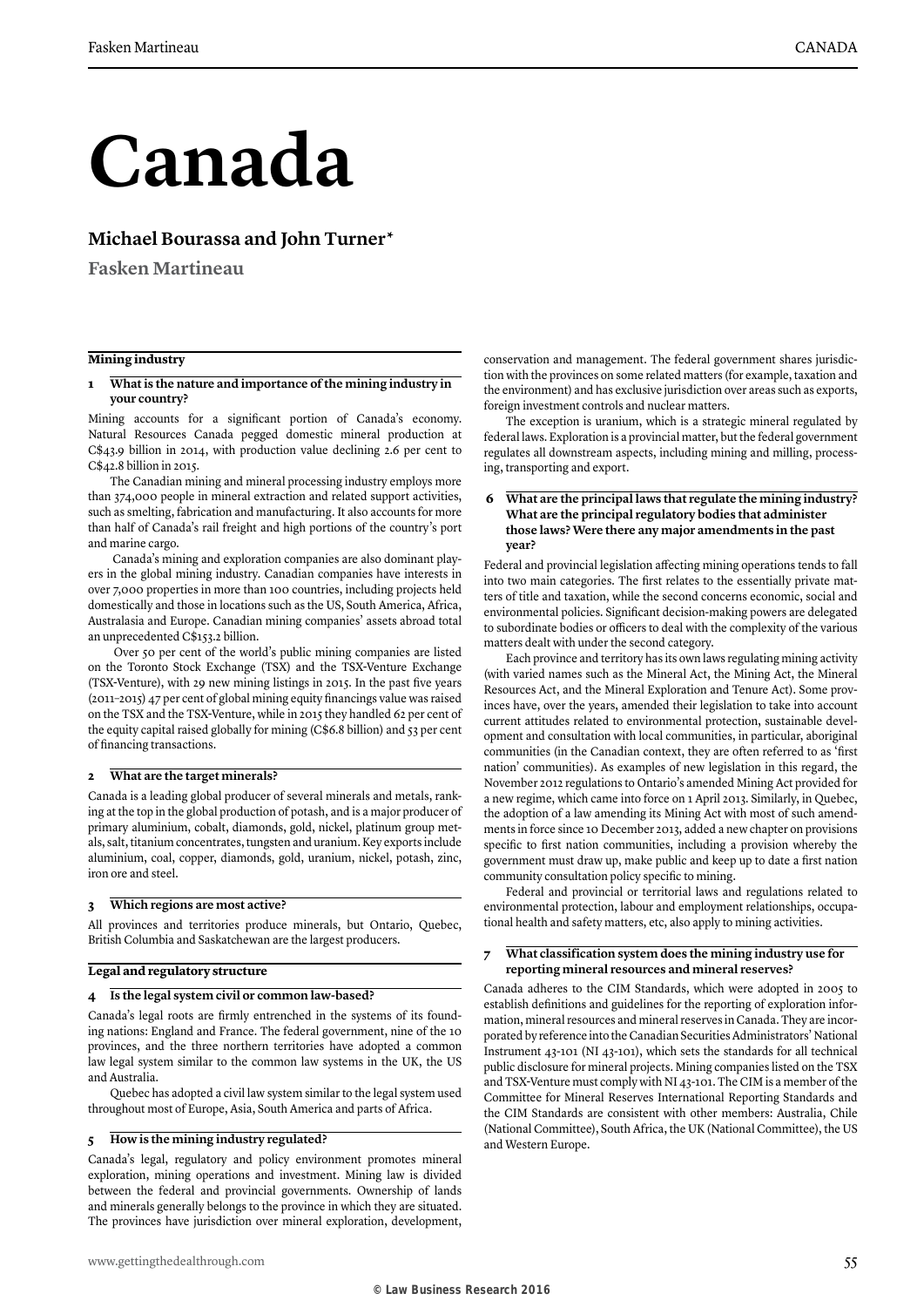#### **Mining rights and title**

**8 To what extent does the state control mining rights in your jurisdiction? Can those rights be granted to private parties and to what extent will they have title to minerals in the ground? Are there large areas where the mining rights are held privately or which belong to the owner of the surface rights? Is there a separate legal regime or process for third parties to obtain mining rights in those areas?**

All lands and minerals that have not been granted to private persons are owned by the Crown (which in Canada refers to either the federal or provincial government in the name of Her Majesty the Queen), vested by the Canadian Constitution to the province where the minerals are located. The federal government owns minerals underlying reservations for aboriginal peoples, federal national parks and other federally owned lands (eg, certain public harbours), and in the Northwest Territories, Nunavut and underlying Canada's territorial sea and continental shelf.

Rights to Crown minerals are obtained through mining statutes (see question 6), often by staking claims, performing assessment work and then obtaining leases or similar forms of tenure to conduct mining operations. The provincial governments (and in some cases the federal government) set out operating terms and conditions on alienated Crown mineral lands and impose taxes and royalties. The contractual capacity of the Crown as owner provides a means by which governments supplement their authority as legislators.

Once private parties obtain the right to mine Crown minerals through the legislated leasing process, such minerals are held by the private party for the tenure of the lease. Subject to compliance with general laws and in some provinces, obtaining government consents, the leases can be encumbered for security purposes in financings, transferred and renewed.

There are significant areas in some provinces where mining rights are privately held, either because of land grants made in the 1800s and early 1900s (or in the case of Quebec, as early as the 1600s) when mining rights were attached to surface right grants, or earlier mining legislation that provided for grants of 'freehold' tenure or outright ownership of mineral rights. In those instances, if a company is interested in acquiring rights to explore or develop such private lands, it is a matter of private negotiation with the owner. Mining activities on those lands are, nevertheless, subject to the same environmental, labour and other laws as activities conducted on Crown leases.

**9 What information and data are publicly available to private parties that wish to engage in exploration and other mining activities? Is there an agency which collects mineral assessment reports from private parties? Must private parties file mineral assessment reports? Does the agency or the government conduct geoscience surveys, which become part of the database? Is the database available online?**

Information and data related to exploration and mining activities in Canada are available through the following:

- provincial and territorial mining recorders' offices these provide services related to staking, ownership and mining claim maintenance, including receiving 'assessment work' reports and filings of exploration activities;
- provincial geological surveys most provinces gather geological information, and may conduct broad ground or aerial surveys and publish maps, reports and digital data on geology and other technical information (eg, www.geologyontario.mndm.gov.on.ca);
- provincial and territorial land title and registry offices these record information about the title of leasehold and freehold property (including minerals). This information is available (usually online) for a fee; and
- Natural Resources Canada publishes Commodity Reviews (www.nrcan .gc.ca/mining-materials/markets/commo dityreviews/8360) and maintains a detailed listing of Canada's operating mines and mineral processing facilities (www.nrcan.gc.ca/ mining-materials).

#### **10 What mining rights may private parties acquire? How are these acquired? What obligations does the rights holder have? If exploration or reconnaissance licences are granted, does such tenure give the holder an automatic or preferential right to acquire a mining licence? What are the requirements to convert to a mining licence?**

Prospectors can explore 'open' Crown lands with a prospecting permit and can 'stake' the mineral rights if the land has not already been located and recorded by another party. These rights are acquired on a first come, first served basis. Land can be located on the ground through traditional staking methods (namely, cutting claim posts and blazing claim lines) but most provinces have now adopted 'map designation' in lieu of ground staking, where claims are delineated online on a grid system based on global positioning system technology (in either instance, claims that are 'ground staked' or 'map designated' are referred to as being 'located').

Mining claims that are located and recorded are generally referred to as 'unpatented mining claims' (in Quebec, merely 'mining claims') and are subject to certain payments and assessment work obligations. Failure to meet such requirements on an annual basis can result in automatic forfeiture of the claim and the area will become open for staking by others (a 'use it or lose it' type regime). Many provinces now allow for payments in lieu of assessment work requirements in order to renew mining claims. The conversion of an unpatented mining claim to a lease varies by province, but generally can be done after a specified assessment work requirement has been met (the need for a discovery prior to lease conversion is no longer required in most provinces). No other party can acquire a mining lease over the particular area other than the unpatented claim holder. Leases are usually for 21 years or longer with an opportunity to renew if mining activity is occurring or if it can be shown that the lessee is committed to developing the mineral potential on the leased area. In Quebec, the first lease term is for 20 years, renewable for a further 10 years but not more than three times, except at the discretion of the minister of mines.

#### **11 What is the regime for the renewal and transfer of mineral licences?**

In most provinces unpatented mining claims can be transferred by filing a simple transfer form and paying a fee to the government. The transfer and new owner would then be noted on the abstract or register for the mining claim. For lease transfers, consent of the government may be required from the particular mining department (eg, in Ontario, section 81(14) of the Mining Act restricts transfer of a lease until the consent of the Minister of Mines is obtained). No consent is required in Quebec.

#### **12 Is there any distinction in law or practice between the mining rights that may be acquired by domestic parties and those that may be acquired by foreign parties?**

There is no distinction in Canada between the acquisition of mining rights by domestic and foreign parties.

#### **13 How are mining rights protected? Are foreign arbitration awards in respect of domestic mining disputes freely enforceable in your jurisdiction?**

Mining rights are protected by independent administrative tribunals. Appeals against these tribunals' decisions lie with the Canadian courts. Mineral tenures are generally granted by Canada's free-entry mining system, which limits the government's involvement in disputes over mining rights. In all other situations, the exercise of governmental discretion over mining rights and disputes is subject to the rules of Canadian administrative law.

The provinces have broad jurisdiction over most international arbitrations and have passed legislation governing the conduct and enforcement of international arbitral proceedings. Canada's federal Commercial Arbitration Act applies to arbitrations involving the federal Crown and Crown-owned corporations as well as to maritime and admiralty matters. In 1986, Canada adopted the UNCITRAL Model Law on International Commercial Arbitration and signed the United Nations Convention on the Recognition and Enforcement of Foreign Arbitral Awards. Canada signed the International Convention on the Settlement of Investment Disputes (ICSID Convention) in December 2006. After a seven-year delay, Canada ratified the ICSID Convention on 1 November 2013 and it came into force on 1 December 2013.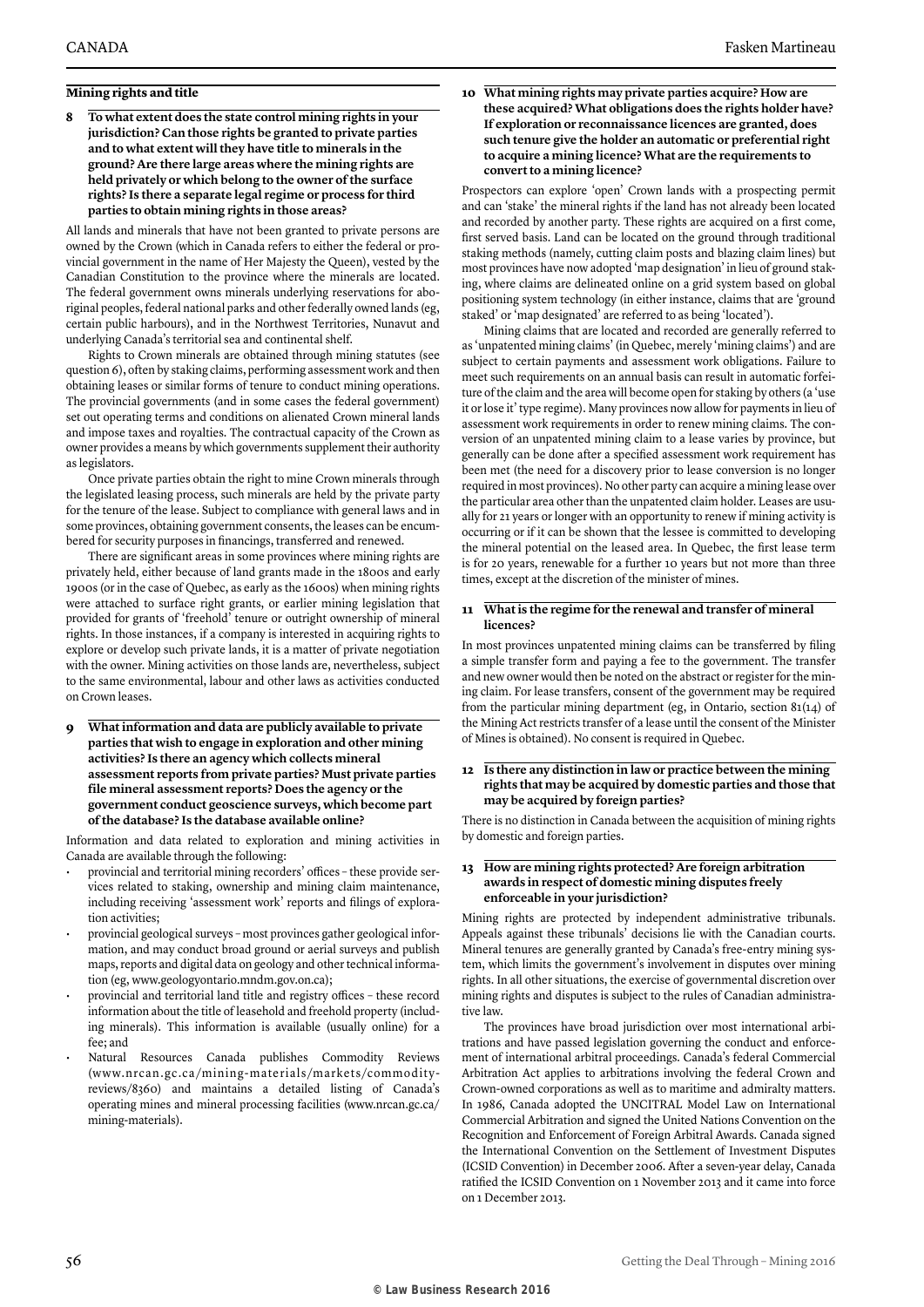#### **14 What surface rights may private parties acquire? How are these rights acquired?**

In all but some very remote parts of Canada, the Crown lands available through the claim-staking and leasing process consist only of the mining rights because the surface rights are owned privately by another party. The owner of the mining rights is nevertheless entitled to conduct exploration and even mining activities on the leasehold interest, subject to compensation to the surface rights owner. Disputes arising in these situations can be settled through special tribunals (eg, the Mining and Lands Commissioner in Ontario) or through the courts. However, a mining rights lessee would be well advised to negotiate the acquisition of the surface rights privately.

#### **15 Does the government or do state agencies have the right to participate in mining projects? Is there a local listing requirement for the project company?**

Governments do not participate in mining projects in Canada and limit their role to one of regulation. However, in Quebec, there are government entities that do invest and sometimes retain ownership interests in such projects and, indeed, have sometimes acted as proponents of such projects (eg, Investissements Quebec).

#### **16 Are there provisions in law dealing with government expropriation of licences? What are the compensation provisions?**

There are general statutes dealing with expropriation in Canada, which provide for compensation. Mining tenure cannot be expropriated or cancelled unilaterally by governments. Instances of expropriation might include land needed for transportation corridors (road and rail), transmission lines and parkland.

#### **17 Are any areas designated as protected areas within your jurisdiction and which are off-limits or specially regulated?**

Responsibility for environmental protection, including setting aside areas as parks and other forms of protection from development, is shared by the federal and provincial or territorial governments. Local governments can also protect certain areas from development by creating parks or specifically protected areas, or by limiting development through the enactment of by-laws and official community plans. Development is restricted according to the level of protection assigned to a protected area.

As of 2013, 10.3 per cent (over 1 million km2) of Canada's terrestrial area and 0.9 per cent of Canada's marine territory is protected. Larger protected areas are typically located in Northern Canada. Canada is contributing to the 2010 target set by the United Nations Convention on Biological Diversity to protect at least 17 per cent of terrestrial areas and inland waters and at least 10 per cent of marine areas by 2020.

#### **Duties, royalties and taxes**

#### **18 What duties, royalties and taxes are payable by private parties carrying on mining activities? Are these revenue-based or profit-based?**

Corporations carrying on mining activities in Canada are subject to the general income tax rules applicable to all corporations. Federal income tax is levied under the Income Tax Act (Canada); the provinces and territories also have their own income tax statutes. A number of unique tax measures and rules also apply specifically to Canada's mining industry.

As a general matter, royalties and mining taxes are imposed separately from income taxes by the province or territory in which the minerals are mined. The rates and basis for calculation of royalties and mining taxes vary depending upon the type of mineral and the jurisdiction. In some jurisdictions, many minerals are not subject to provincial mining taxes or royalties. In other jurisdictions, the mining tax is levied on the basis of a progressive-rate system based on the mining profits or value of output, depending upon the particular jurisdiction. When the tax is computed by reference to mining profits, the rules for computing mining profits generally differ significantly from those applicable for income tax purposes. In many cases, an attempt is made to roughly calculate the mining profits at the pithead by permitting a processing allowance.

#### **19 What tax advantages and incentives are available to private parties carrying on mining activities?**

Recognising that mining is a highly cyclical and capital-intensive industry with a long lead time between initial investment and commercial production, the income tax systems and provincial mining taxes provide a generous treatment of exploration and other intangible expenses. They allow mining companies to recover most of their initial capital investment before paying a significant amount of taxes.

Canada's Income Tax Act segregates exploration and development expenses into various pools and permits deductions for the pools in a specified order. The classification of an expense into a particular pool depends upon the date the expense was incurred, the nature of the expense and certain other considerations. Precise rules govern how these exemptions can be calculated. Examples of these exemptions are as follows:

- Canadian Exploration Expenses (CEE) expenses incurred to determine the existence, location, extent or quality of a mineral resource in Canada and expenses incurred prior to the commencement of commercial production to bring a new mine into production (recent changes to the definition of CEE will include the costs associated with undertaking environmental studies and community consultations that are required in order to obtain an exploration permit);
- Canadian Development Expenses (CDE) expenses incurred prior to the commencement of commercial production to bring a Canadian mineral resource into commercial production;
- earned depletion allowance certain depletion allowances are permitted as deductions from income since mineral resources are wasting assets;
- purchase and sale of resource properties the cost of acquiring a Canadian resource property is generally deductible on an annual 30 per cent declining-balance basis as a CDE; and
- flow-through shares corporations carrying out exploration in Canada can pass on the deduction associated with certain types of expenses to shareholders by issuing flow-through shares.

Most machinery, equipment and structures used to produce income from a mine or an oil or gas project are currently eligible for a capital cost allowance (CCA) rate of 25 per cent on a declining-balance basis.

In addition to the regular 25 per cent CCA deduction, accelerated CCA is provided for certain assets acquired for use in new mines or eligible mine expansions. The accelerated CCA takes the form of an additional allowance that supplements the regular CCA deduction.

The Income Tax Act was amended in 2013 to phase out the additional allowance available for mining (other than for bituminous sands and oil shale, for which the phase-out was completed in 2015). The additional allowance will be phased out over 2017–2020. Taxpayers will be allowed to claim a percentage of the amount of the additional allowance otherwise permitted under the existing rules according to the following schedule:

| <b>Transition schedule</b> |                 |      |      |      |      |               |
|----------------------------|-----------------|------|------|------|------|---------------|
| Year                       | $2013-$<br>2016 | 2017 | 2018 | 2019 | 2020 | After<br>2020 |
| Percentage                 | 100%            | 90%  | 80%  | 60%  | 30%  |               |

The definition of CEE in the Income Tax Act was amended in 2013 to gradually remove certain pre-production mine development expenses from the definition of CEE and gradually treat such expenses as CDE. In accordance with the current definition of CEE, in addition to the expenses associated with the physical exploration for the resource, eligible expenses can include the cost of certain environmental studies and community consultations that are carried out for the purpose of facilitating the physical exploration, however, certain of these expenses have not qualified and have been treated as part of the cost of a licence. Provinces and territories are increasingly requiring mining, oil and gas companies to undertake environmental studies and community consultations (eg, with local communities, neighbouring landowners, traditional and recreational users of the land) as a pre-condition to obtaining a permit or licence to explore. However, where environmental studies and community consultations are a pre-condition to obtaining such permit or licence, the expenses may be treated as part of the cost of the permit or licence. As part of the 1 March 2015 Federal Budget, the Canadian Government announced that the rules would be amended to provide that CEE treatment would not be denied for the cost of otherwise eligible environmental studies and community consultations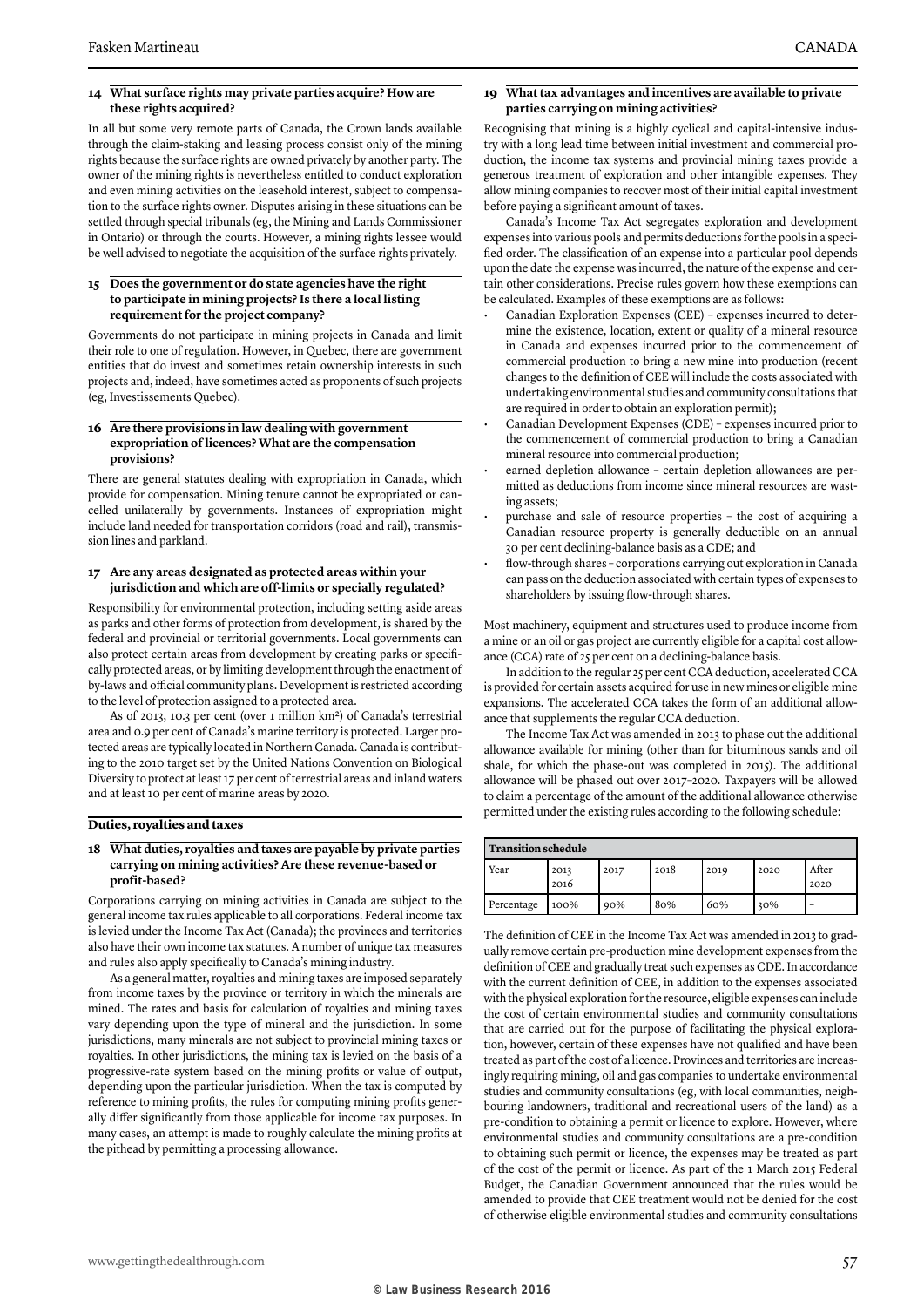solely because they are a pre-condition to obtaining an exploration permit or licence. The cost of obtaining a permit or licence does not qualify for CEE treatment and is not eligible for flow-through share treatment. As a result, certain expenses related to environmental studies and community consultations have been treated differently for tax purposes from one jurisdiction to another depending upon the requirements of the regulator. To ensure the appropriate treatment of such expenses, the definition of CEE has been amended for expenses incurred after February 2015 to include the cost of otherwise eligible environmental studies and community consultations required to obtain an exploration permit or licence.

#### **20 Does any legislation provide for tax stabilisation or are there tax stabilisation agreements in force?**

Canada does not have legislation for tax stabilisation and no tax stabilisation agreements are in force.

#### **21 Is the government entitled to a carried interest, or a free carried interest in mining projects?**

This is not the practice in Canada. The federal and provincial governments do not get involved by holding any interests in mining projects (with the exception of that noted in question 15, but such interest would never be carried).

#### **22 Are there any transfer taxes or capital gains imposed regarding the transfer of licences?**

Canadian residents are subject to income tax on gains arising from the transfer of leasehold interests.

#### **23 Is there any distinction between the duties, royalties and taxes payable by domestic parties and those payable by foreign parties?**

Canadian residents are subject to tax on their worldwide income. A nonresident of Canada is subject to Canadian income tax on income from employment exercised in Canada, income from carrying on business in Canada and gains arising from the disposition of 'taxable Canadian property', which include any interest in resource properties in Canada. A non-resident corporation that carries on business in Canada is also liable to pay branch taxes equal to 25 per cent of its profits, to the extent such profits are not reinvested in the Canadian business.

Certain types of property income paid to a non-resident by a Canadian resident (including rents and royalties) are subject to a 25 per cent non-resident withholding tax. Canadian income taxes payable by a nonresident of Canada may be reduced or be eligible for exemptions under an applicable tax treaty. In some provinces, there is potential for nonresidents to be subject to land transfer taxes and equivalent duties on the acquisition of mining properties in Canada at tax rates that are higher than those imposed on Canadian residents.

#### **Business structures**

#### **24 What are the principal business structures used by private parties carrying on mining activities?**

Canada's open, free-market economy allows for a wide range of business structures and forms, including corporations, partnerships, limited partnerships, joint ventures and trusts.

Corporations are popular with offshore investors because they are relatively simple to establish, can grow with the business, and offer flexibility in terms of business and tax planning. Corporations can be incorporated under the federal Canada Business Corporations Act or the laws of a province (each province has its own business corporations' legislation).

Offshore investors typically prefer to carry on business in Canada through a Canadian subsidiary because of concerns about limited liability, privacy, creditor protection and a local preference for dealing with a Canadian company. Financing options from Canadian lenders tend to be more favourable for locally incorporated subsidiaries compared with branch offices of foreign business concerns.

#### **25 Is there a requirement that a local entity be a party to the transaction?**

There is no such requirement, although for tax planning or other reasons, a foreign entity may choose to conduct Canadian activities through a local entity.

#### **26 Are there jurisdictions with favourable bilateral investment treaties or tax treaties with your jurisdiction through which foreign entities will commonly structure their operations in your jurisdiction?**

Canada has developed an extensive network of bilateral and multilateral free trade and investment protection treaties, together with a network of double taxation agreements to promote and encourage foreign investment in the Canadian mining sector.

Canada is an original member of the World Trade Organization and is a signatory to numerous bilateral and multilateral free-trade agreements (FTAs), many of which contain both trade and investment protection provisions. The most influential in terms of day-to-day imports is the North American Free Trade Agreement (NAFTA) with the US and Mexico. Canada has 10 other FTAs that are in force. In August 2014, Canada and the EU signed the Canada–European Union: Comprehensive Economic and Trade Agreement (CETA). CETA contains a chapter protecting investors and their investments in Canada and the EU. Though CETA has been signed, it has not yet been ratified by Parliament. It is likely to come into force in 2016. In March 2014, after almost 10 years of negotiations, Canada finally signed an FTA with South Korea.

While Canada's FTA template calls for the inclusion of investor protection provisions in all such agreements, Canada has also concluded standalone foreign investment and protection agreements (FIPAs) with some 40 countries, 28 of which are in force. It is currently negotiating FIPAs with 11 additional countries including India, Indonesia and Vietnam. In 2014, the Canada–China FIPA entered into force.

Canada has some 90 bilateral taxation treaties with other countries, eight treaties that are under negotiation or re-negotiation and 11 treaties signed, but not yet in force. Such treaties are generally based on the Organisation for Economic Co-operation and Development (OECD) model for tax convention and alleviate double taxation of companies doing business in both jurisdictions. Among treaties of interest for foreign investors in the Canadian mining sector are the Canada–Barbados Double Taxation Agreement, signed in 1980 and the Canada–Cyprus Double Taxation Agreement, signed in 1984.

#### **Financing**

#### **27 What are the principal sources of financing available to private parties carrying on mining activities? What role does the domestic public securities market play in financing the mining industry?**

At the exploration stage, mining activities not financed by 'grubstakers' (a term used by Canada's mining industry for private funds) or under a farm-in arrangement are often financed by the issuance of common shares (stock exchange listed or otherwise), the sale of limited partnership units or the sale of flow-through shares.

At the extraction stage, financing is more frequently by debt instruments, which are often in the form of syndicated loans from chartered banks or their overseas agencies. Some production financing is also done by means of business unit, unit issuance, production payments, advances against the purchase price, offtake agreements, streaming arrangements and royalties.

#### **28 Does the government, its agencies or major pension funds provide direct financing to mining projects?**

Governments will sometimes provide funding of infrastructure required to regions requiring transportation in order to make projects in the area viable. More importantly, various pension funds in Canada have actively invested in projects across Canada and internationally. In December 2015 the Boston Consulting Group released a study following a survey commissioned by, and which focused on, the ten largest public sector pension funds (ranked here by size of net pension assets under management): the Canada Pension Plan Investment Board (C\$265 billion), the Caisse de dépôt et placement du Québec (C\$192 billion), the Ontario Teachers' Pension Plan Board (C\$154 billion), PSP Investments (C\$112 billion), the British Columbia Investment Management Corporation (C\$104 billion), the Ontario Municipal Employees Retirement System (C\$73 billion), the Healthcare of Ontario Pension Plan (C\$61 billion), the Alberta Investment Management Corporation (C\$50 billion), the Ontario Pension Board (C\$22 billion) and the OPSEU Pension Trust (C\$18 billion).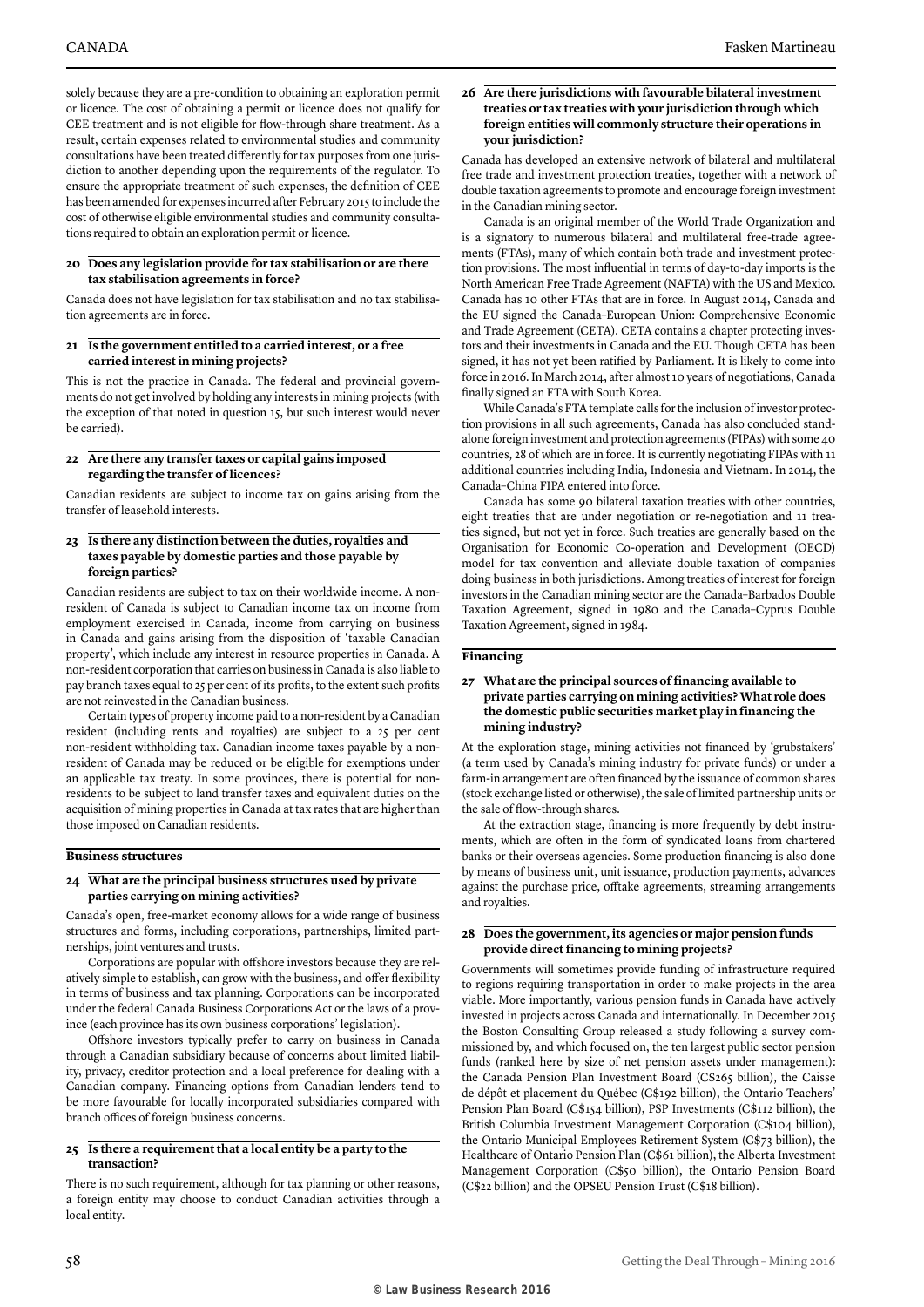#### **29 Please describe the regime for taking security over mining interests.**

The land registry and title regimes are regulated by province and are similar in many respects. The following is an example from Ontario: in respect of patented freehold and leasehold title, the land registry system governs title and registration matters. A lender can take security over the subject property and register a mortgage, charge or debenture against the subject property in the relevant land registry office by submitting a mortgage, charge or debenture, together with the requisite fee, electronically. Under the Mining Act (Ontario), there is an additional requirement in connection with charging leasehold interests. Prior to registration, a lender is required to submit a full copy of the executed mortgage, charge or debenture together with the requisite fee and confirmation that all rents have been paid to the Ministry of Northern Development and Mines (MNDM) and obtain the consent of the Minister or an officer duly authorised by the Minister prior to registration of a mortgage or charge over the subject leasehold property. The consent process generally takes between four and six weeks. In respect of unpatented mining claims, a lender can record a mortgage, charge or debenture over the subject property with MNDM by submitting a fully executed copy of such with the requisite fee.

#### **Restrictions**

#### **30 What restrictions are imposed on the importation of machinery and equipment or services required in connection with exploration and extraction?**

Canada does not control or restrict the importation of industrial machinery or equipment. Most goods from most countries of origin can be imported upon the payment of the applicable customs duties and taxes. As a general rule, the applicable customs duties are relatively low or, in many cases, no duty is assessed. The exact amount of duty payable is dependent on the classification of the equipment and its value.

Anyone importing goods into Canada must register with Canada Border Services Agency to obtain an importer number. A non-resident can register and can act as the importer of record into Canada.

Foreign workers coming to perform work in Canada require permits from the Federal Government and, if coming to provide services in the Province of Quebec, an authorisation from the latter. Qualified technical workers are exempt from the requirement to obtain a work permit if they come temporarily to perform installation, set-up or training work in association with the sale of equipment to a Canadian company. In other circumstances, when a work permit is needed, the requirements vary depending on the nature of the work and the nationality or country of permanent residence of the incoming worker. Certain professionals from countries with which Canada has signed a free-trade agreement, such as NAFTA, benefit from facilitative provisions to obtain work permits.

#### **31 What restrictions are imposed on the processing, export or sale of minerals? Are there any export quotas, licensing or other mechanisms that prevent producers from freely exporting their production?**

Some provinces require extracted minerals to be processed domestically, notably in Canada by Ontario's Mining Act (section 91), and in-province by Newfoundland's Mineral Act (sections 31(5) and 31.1) and as a requirement of the lease. In the absence of legislation, some provinces may attempt to negotiate processing requirements for a specific period of time as part of the general approvals process. In Quebec, for example, as a condition for the granting or renewing of a mining lease, the lessee will have to provide studies regarding processing in Quebec. In addition, there may be requirements that the economic spin-offs from mining on the lease be maximised within Quebec.

#### **32 What restrictions are imposed on the import of funds for exploration and extraction or the use of the proceeds from the export or sale of minerals?**

Canada imposes no controls on the import or export of capital and has no repatriation, domestic use or export performance requirements.

#### **Environment**

#### **33 What are the principal environmental laws applicable to the mining industry? What are the principal regulatory bodies that administer those laws?**

Both federal and provincial (and, in Canada's North, territorial) environmental laws apply to the mining industry.

The federal government has legislative jurisdiction over fisheries, navigable waters, federal lands (including Indian reserves and federal national parks) and environmental matters of international and interprovincial concern. Certain projects may be required to complete a federal environmental assessment under the Canadian Environmental Assessment Act, 2012 (CEAA 2012). The CEAA 2012 is most generally administered by the Canadian Environmental Assessment Agency, although the National Energy Board and the Canadian Nuclear Safety Commission may be in charge of the federal environmental assessment depending on the nature of the project (eg, some uranium mines projects require an environmental assessment under CEAA 2012, which would be administered by the Canadian Nuclear Safety Commission).

The provinces and territories are generally responsible for matters within their boundaries. Each province and territory has adopted laws dealing with environmental protection to regulate effluent discharges, atmospheric emissions, water resources, waste management and other environmental impacts. These laws provide a regulatory framework to prohibit and limit the discharge of contaminants into the environment. This regulatory framework provides for a permitting system to authorise, subject to various conditions, activities that may have an impact on the environment. Most provincial and territorial jurisdictions require that mining projects be subject to an environmental impact assessment prior to the issue of the required authorisations.

Whether a project will be subject to an environmental assessment under provincial, territorial or federal environmental laws typically depends on the type and size of the project, the types of approvals required for the development of the project and the significance of the potential environmental and socio-economic impacts that could arise from the project.

The provinces and territories have also adopted requirements with respect to mine reclamation and closure as well as the requirement to provide financial guarantee. These are generally administered by provincial or territorial ministries responsible for mines or natural resources.

#### **34 What is the environmental review and permitting process for a mining project? How long does it normally take to obtain the necessary permits?**

Depending on the type, location and size of a mining project, it may be subject to both federal and provincial or territorial permitting requirements and environmental assessment processes. In Canada's North (Yukon, Northwest Territories and Nunavut), the federal environmental assessment legislation generally does not apply. In Canada's North, environmental assessments are regulated by local laws, namely the Mackenzie Valley Resource Management Act (Northwest Territories), the Yukon Environmental and Socio-economic Assessment Act (Yukon) and the Nunavut Land Claims Agreement (Nunavut).

In all jurisdictions, where a proposed project is subject to environmental assessment, the project may not proceed before the environmental assessment process is complete and a positive determination is granted.

The environmental assessment process typically requires the preparation of an environmental study (potentially also a social impact study) and public information or consultation. The thresholds for triggering the process and requirements for information disclosure and public consultation vary depending on the particular jurisdiction in which the assessment takes place. Generally, the process seeks to identify impacts so that they can be addressed through the implementation of mitigation measures. The provincial and federal governments are also required to consult with aboriginal communities whose rights may be impacted by the proposed project.

The time required to complete the process varies depending on the location and can be lengthy in certain jurisdictions. One should anticipate at least two years to complete the environmental assessment process, although the timing can vary depending on the level of assessment required and the complexity of the proposed project.

The federal government has introduced measures to avoid duplication of the environmental assessment process in circumstances where both federal and provincial environmental assessment processes are triggered with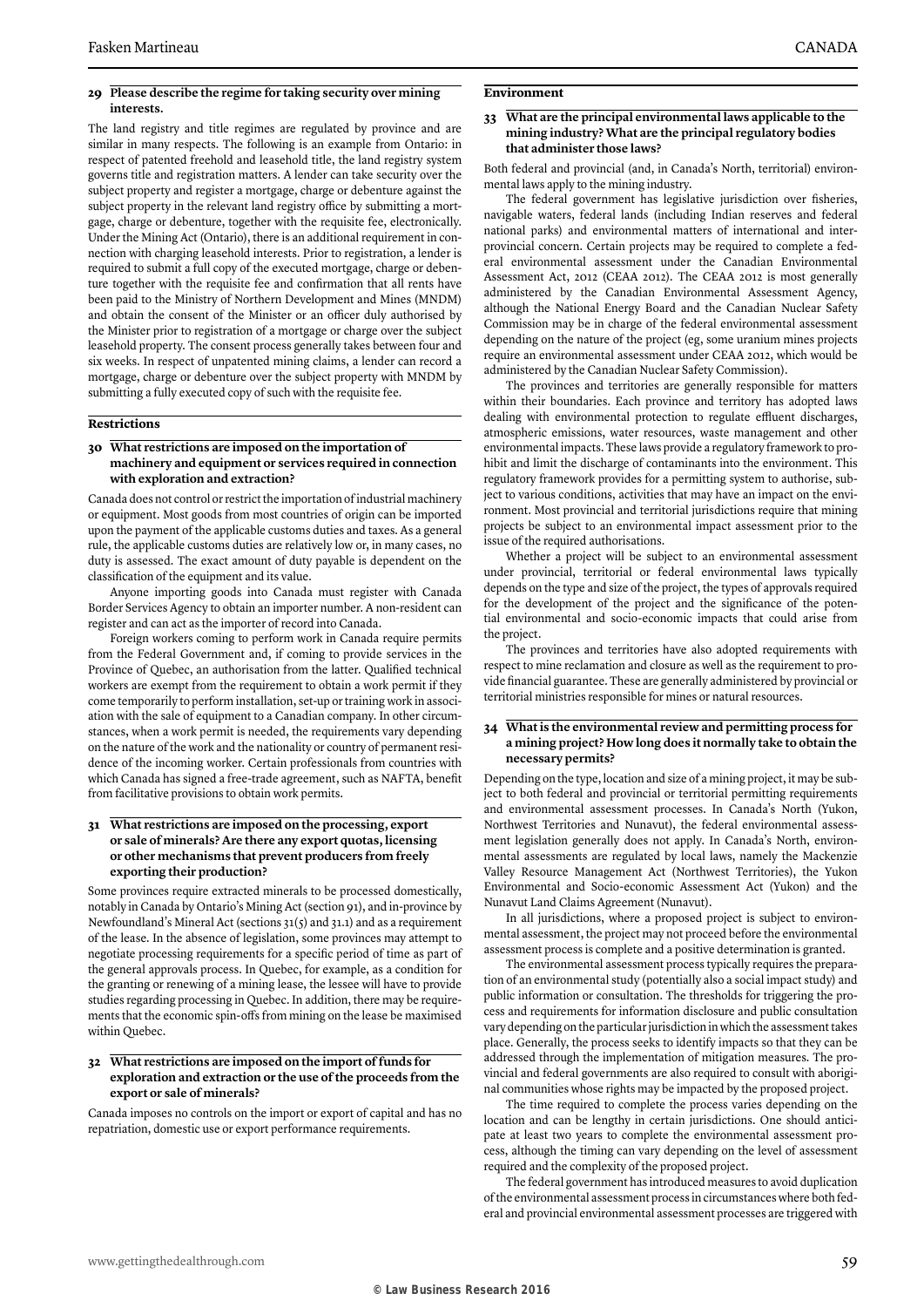respect to the same project. Eight provinces and territories (not including Northwest Territories, Nunavut, Prince Edward Island, Nova Scotia and New Brunswick) have entered into cooperation agreements with the federal government with a view to avoiding duplication.

#### **35 What is the closure and remediation process for a mining project? What performance bonds, guarantees and other financial assurances are required?**

Canada's provinces and territories impose mine closure and reclamation obligations. Generally, this requires the preparation and filing of a mine closure plan before mine production can proceed. As part of the plan, mine closure costs are estimated and financial guarantee must be provided to the government to cover the closure costs. Increasingly, progressive reclamation obligations are being considered. The method used to calculate the amount and the acceptable forms of financial guarantee (eg, letters of credit, government bonds, cash, mine-reclamation trusts) vary depending on the jurisdiction.

In addition, a federal environmental assessment may be required for the decommissioning and abandonment of projects that meet the 'designated project' thresholds under the CEAA 2012.

#### **Health & safety, and labour issues**

#### **36 What are the principal health and safety, and labour laws applicable to the mining industry? What are the principal regulatory bodies that administer those laws?**

Canada's Constitution divides the authority to enact labour and employment laws between the federal government and the provinces and territories. Approximately 90 per cent of employees in Canada fall under the jurisdiction of provincial or territorial laws. While the laws and statutes vary between jurisdictions, there is a fair amount of uniformity across the country regarding basic labour and employment matters.

Employment statutes regulate matters such as minimum employment standards, labour relations, human rights, occupational health and safety, workers' compensation, universal health insurance and privacy.

Minimum employment standards laws cover minimum wages, hours of work, overtime hours and premiums, rest and meal periods, mandatory holidays, holiday periods and pay, leaves (pregnancy, parental, emergency, family medical), termination notice and severance pay and unjust dismissal hearings (in some jurisdictions).

Labour relations statutes govern how employees may become represented by a trade union, as well as the rights and obligations of unions and employers once a union is designated to represent a group of employees. Such union 'bargaining units' are generally limited to a particular business establishment in a defined location or locations.

In addition to these statutes, many non-union employment rights are governed by common law and enforced through the courts. Unionised employees' rights are generally enforced through tribunals.

The principal federal law governing occupational health and safety matters is part II of the Canada Labour Code. Most of the provinces and territories have specific statutes and regulations dealing with mining operations.

#### **37 What are the rules related to management and recycling of mining waste products? Who has title and the right to explore and exploit mining waste products in tailings ponds and waste piles?**

Any processing of mining waste products generally would need to be conducted pursuant to approvals issued under provincial environmental protection legislation or in some instances pursuant to the Federal Transportation of Dangerous Goods Act. Regarding the ownership rights to tailings (for purposes of the remainder of this paragraph, may include waste piles), these rights often still remain with the companies who originally processed and mined the minerals and deposited the tailings on their own, or adjacent, properties. In other circumstances, the rights might be held by the owner of the property where the tailings currently lie (and not with the mining company that processed such ore). In either instance, ownership depends on the contractual arrangements and intention of the parties at the time the tailings were deposited. In situations where the Crown owns the tailings, the lands are not likely to be open for staking and would be subject to a remediation process. Any company wishing to process such tailings would need to obtain a special lease or permit from the Crown and to file a closure plan which contemplated long term remediation of the site.

#### **38 What restrictions and limitations are imposed on the use of domestic and foreign employees in connection with mining activities?**

Canada's rules for foreign workers and business visitors apply to the mining industry. To work in Canada, a foreign national needs to apply for a work permit. The federal government administers the Temporary Foreign Worker Program through Immigration and Citizenship Canada, the Ministry of Employment and Social Development Canada (ESDC) and the Canada Border Services Agency.

Generally, a labour market impact assessment (LMIA) from ESDC is needed before issuance of a work permit. ESDC ensures that the employment of foreign workers does not deprive Canadian workers of an employment opportunity. Quebec Immigration also participates in decisions in Quebec. There are several exemptions to the LMIA requirement, including the intra-company transfer exemption and the NAFTA professionals' exemption. In the latter case, issuance of a work permit follows a simpler procedure.

Business visitors from visa-exempt countries can be admitted to Canada to participate in business meetings without having to go through any particular formalities. Those from non-visa-exempt countries need to apply for a temporary resident visa to a Canadian embassy or consulate abroad.

#### **Social and community issues**

#### **39 What are the principal community engagement or CSR laws applicable to the mining industry? What are the principal regulatory bodies that administer those laws?**

While Canada does not have an overarching CSR law, myriad federal, provincial and territorial laws apply, including health and safety, labour relations, environmental protection and assessment and in a few rare cases agreements with aboriginal people. Some form of environmental assessment is usually required to develop a mining project. When first nation communities assert aboriginal rights, aboriginal title or treaty rights to a particular area, the Crown may owe a duty to consult with them or seek a workable accommodation in respect of any Crown decisions that may infringe those rights. While the duty to consult or seek a workable accommodation with aboriginal peoples is a legal duty imposed on the Crown and not on private parties, many private parties have consulted with and sought to accommodate aboriginal peoples' interests by entering into agreements with them.

A number of jurisdictions have legislated the requirement for private parties to consult and even enter into agreements. More still are contemplating regulations that will try to push some of the Crown's obligations onto project proponents. The decision of the Supreme Court of Canada in *Tsilhqot'in Nation v British Columbia* SCC 44 (2014) recognised the Tsilhqot'in Nation as holding aboriginal title to approximately 1,900km2 of territory in the interior of British Columbia. Consent of an aboriginal group having proven aboriginal title is a practical requirement (although governments may act without consent, the bar is set very high to justify such action). This decision represents the first successful claim for aboriginal title in Canada and may lead other first nations in British Columbia to pursue aboriginal title in their traditional land-use areas.

On 1 November 2012, the Ontario government's new consultation regulations under the Mining Act came into effect. Mining companies are required to submit exploration plans or obtain exploration permits prior to conducting activity on mining claims or leases as of 1 April 2013. A necessary component of such plans or permits is to satisfy the government that the company has consulted with aboriginal peoples in the vicinity of the property. Ontario is the first Canadian jurisdiction to incorporate consultation requirements in its mining statute.

#### **40 How do the rights of aboriginal, indigenous or currently or previously disadvantaged peoples affect the acquisition or exercise of mining rights?**

While many aboriginal peoples have signed treaties with the Crown and have constitutionally protected treaty rights, many have not. Large parts of Canada are, therefore, subject to claims based on aboriginal title or aboriginal rights. Although mineral rights can often (but not always) be obtained without involvement of aboriginal people, in most of Canada any exercise of mining rights will involve a Crown licence or permit, which, in turn, is likely to engage the Crown's duty to consult with any affected aboriginal group. Additionally, a recent Supreme Court of Canada case has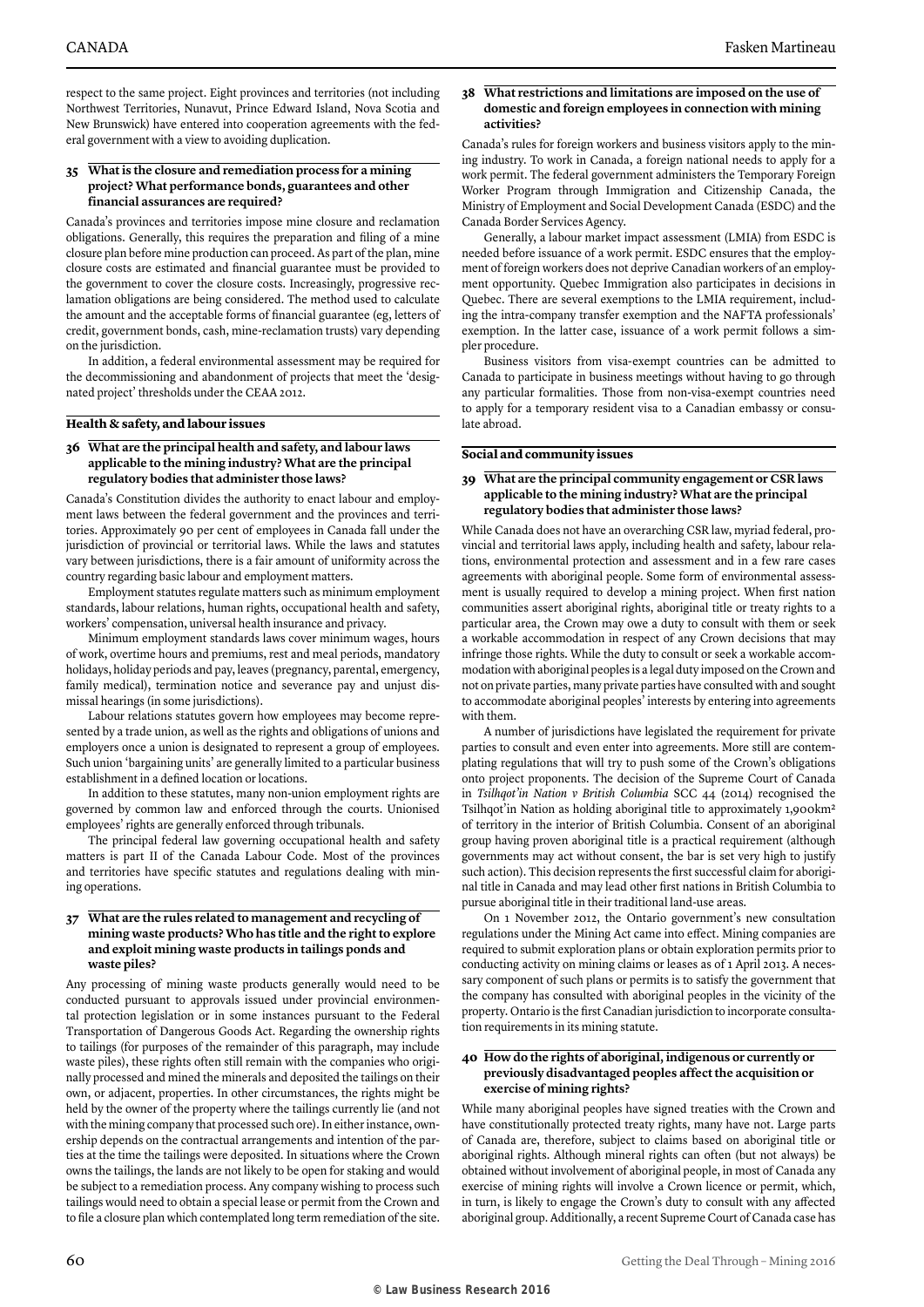established that consent of an aboriginal group having proven aboriginal title is a practical requirement (although governments may act without consent, the bar is set very high to justify such action). Only one first nation in Canada has proven aboriginal title, and much of Canada is covered by treaties that already deal with the aboriginal title issue.

Additionally, there are specific (and usually not expansive) areas of Canada set aside for the use and benefit of aboriginal communities called Indian reserves. There are Indian reserves in most parts of Canada. Management and control of the reserve land is provided for under the Indian Act, with some powers being vested in the band and some powers in the Federal Department of Indigenous Affairs and Northern Development.

Property rights and rights to minerals on reserves are governed primarily by two provisions of the Constitution Act of 1867. The pattern of rights to minerals on Indian reserves is complicated and very uneven, both between and within provinces. The various federal–provincial agreements affecting minerals were concluded more for administrative expedience than for legal clarification. Provincial assertions add to the doubts that the agreements leave unresolved.

Moreover, the returns to Indian bands from mineral development, to the extent that development occurs, are often meagre. The combination of complexity, contested legal entitlement and inadequate returns has had a dampening effect on mineral exploration on reserves.

#### **41 What international treaties, conventions or protocols relating to CSR issues are applicable in your jurisdiction?**

Canada has adopted a number of voluntary aspirational conventions regarding CSR that, because of their nature, are not directly applicable within Canada, including:

- the UN Declaration on the Rights of Indigenous Peoples (2007);
- the UN's Guiding Principles on Business and Human Rights (2011);
- Voluntary Principles on Security and Human Rights (2000);
- the OECD Due Diligence Guidance for Responsible Supply Chains of Minerals from Conflict-Affected and High-Risk Areas (2011); and
- OECD Guidelines for Multinational Enterprises (1976).

These documents are used as touchstones by civil society in judging mining operations within Canada and mining operations undertaken internationally by Canadian companies. The Government of Canada has recently indicated that it will implement the UN Declaration on the Rights of Indigenous Peoples in Canada, however there is no decision yet on how that will be accomplished.

#### **Anti-bribery and corrupt practices**

#### **42 Describe any local legislation governing anti-bribery and corrupt practices.**

Generally, The Corruption of Foreign Public Officials Act (CFPOA) is Canada's principal law aimed at prohibiting bribery and corruption of foreign public officials for the purpose of obtaining or retaining business in foreign markets. Violation of the law can result in fines of up to any amount at the discretion of the court or up to 14 years' imprisonment. The CFPOA applies to a transaction or attempted transaction when it is committed in whole or in part in Canada or when there was a 'real and substantial' link between the offence and Canada. The CFPOA also applies to Canadian citizens wherever those Canadians are located and to permanent residents who return to Canada after committing an offence under the CFPOA. The CFPOA also includes a separate criminal offence for illicit accounting for the purpose of hiding a bribe to a foreign public official.

Specific to the mining sector, in 2013, the G8 summit leaders issued a communique agreeing that raising global standards of transparency in the extractive sector will reduce opportunities for corruption. The Canadian government committed to launching consultations with stakeholders to develop a mandatory reporting regime for extractive companies. Arising from this, the Extractive Sector Transparency Measures Act (ESTMA) became law on 1 June 2015. The purpose of ESTMA is to deter corruption of both Canadian and foreign public officials in the mining (and oil and gas) sector. As of this date, ESTMA imposes on Canadian extractive issuers and certain privately held companies in the extractive sector a detailed reporting requirement for payments made to Canadian and foreign governments including any corporation established to perform government duties or functions. Reporting obligations will not apply to aboriginal governments and corporations established to perform aboriginal government functions until 1 June 2017.

Payments to government payees must be publicly reported no later than 150 days after the end of the company's fiscal period if the total of all payments in a particular category of payment is at least C\$100,000 for a financial year. ESTMA defines 'payments' to include taxes (excluding consumption and personal income taxes), royalties and fees.

ESTMA's reporting obligation applies to all entities listed on a stock exchange in Canada, engaged in the 'commercial development' of minerals (and oil and gas), including their exploration or extraction. It also applies to the acquisition or holding of a licence or other authorisation to carry out any of these activities. It also applies to any other corporation engaged in the commercial development of oil, gas or minerals that has a place of business in Canada or does business in Canada or has assets in Canada and meets two of the following three conditions in one of its two most recent fiscal years: at least C\$20 million in assets, at least C\$40 million in revenue and at least 250 employees.

Penalties for noncompliance can be severe. Failing to meet ESTMA's reporting obligations is a criminal offence punishable by a fine of up to C\$250,000 per day that the offence continues. A reporting violation of six months' duration subjects a company to criminal liability of up to C\$45 million. Moreover, any officer, director, or agent of a company subject to the reporting obligations that directed or authorised or participated in this reporting failure is equally liable to the same criminal punishment.

#### **43 Do companies in your country pay particular attention to any foreign legislation governing anti-bribery and foreign corrupt practices in your jurisdiction?**

Yes. The US Foreign Corrupt Practices Act, like the CFPOA, prohibits the offering, promising, or authorising or the giving of anything of value to a foreign official for the purpose of obtaining or retaining business. It also has an extraterritorial reach: it not only applies to US corporations or any person acting on behalf of such corporations or US citizens, nationals, or residents, it also applies to foreign and US issuers or foreign persons and entities while in the territory of the US. Companies also pay attention to the UK Bribery Act, which has a similar coverage.

Also, the 11 December 2015 announcement by the US Securities and Exchange Commission (SEC) of proposed rules issued under the US Dodd-Frank Wall Street Reform and Consumer Protection Act requires certain issuers to disclose payments made to the US federal government or foreign governments for the commercial development of oil, natural gas or minerals is a mandatory reporting regime for extractive companies. Once the SEC adopts the final version, these rules will be similar to the ESTMA: extractive issuers must disclose payments of at least C\$100,000 during the same fiscal year to the US government or any foreign government regarding the commercial development of oil, natural gas or minerals or the acquisition of a licence for any such activity, and categories of payments match the type of payments covered in the ESTMA. This means that any Canadian companies listed in the US will be required to publicly report payments made to any government including payments to any level of Canadian government.

#### **44 Has your jurisdiction enacted legislation or adopted international best practices regarding disclosure of payments by resource companies to government entities in accordance with the Extractive Industries Transparency Initiative (EITI) Standard?**

Canada has also signed the OECD International Convention on Combating Bribery of Foreign Officials (1997), which, although not directly applicable, is the genesis for the Corruption of Foreign Public Officials Act, 1999 that criminalises the bribing of foreign officials. Additionally, on 16 December 2014, Canada enacted the Extractive Sector Transparency Measures Act, and brought it into force on 1 June 2015. This act fulfils an EITI-like role by requiring extractive entities active in Canada to publicly disclose, on an annual basis, specific payments made to all governments in Canada and abroad.

#### **Foreign investment**

#### **45 Are there any foreign ownership restrictions in your jurisdiction relevant to the mining industry?**

The Investment Canada Act (ICA) is a law of general application. While it does not set out specific foreign ownership limits or restrictions with respect to the mining industry, it contains provisions requiring pre-transaction approval of certain investments in Canada by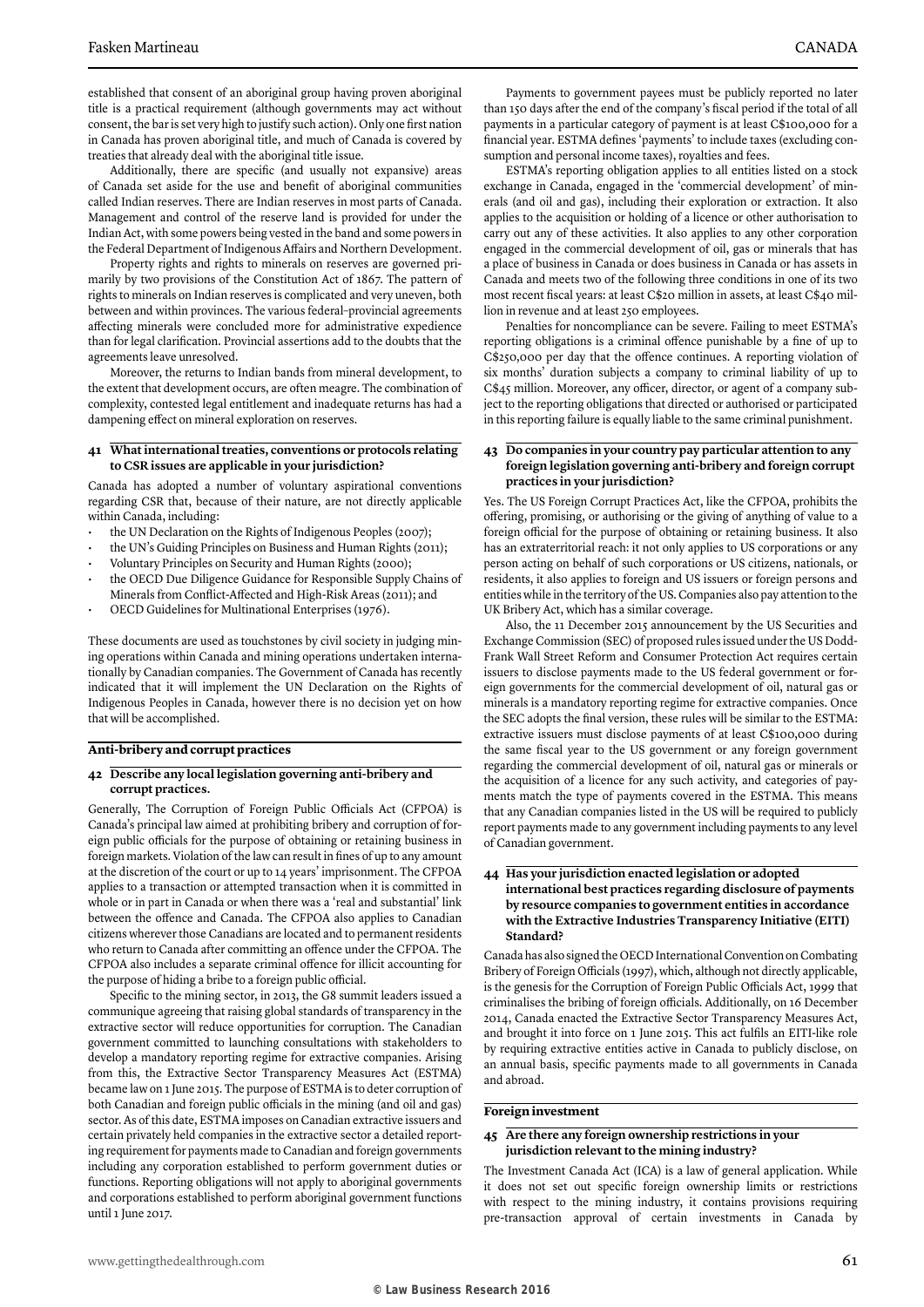#### **Update and trends**

Over the course of 2015, legislation was implemented across Canada to increase transparency in the mining industry. On 1 June 2015 the federal government brought into force the Extractive Sector Transparency Measures Act. This act requires companies that are engaged in (or that control companies engaged in) the exploration or extraction of oil, gas or minerals to report annually on payments made to all levels of

governments both in Canada and abroad. Payments to aboriginal governments and organisations in Canada will be subject to this act from June 2017. Similar pieces of legislation were adopted by some Canadian provinces to address payments made to all levels of local or provincial governments.

In October 2015, an act respecting transparency measures in the mining, oil and gas industries came into force in Quebec. The government's objectives in enacting the legislation were to prevent and detect corruption and to foster public acceptance of natural resource exploration and development projects. To a certain extent, the Quebec Act mirrors Canada's Extractive Sector Transparency Measures Act, and imposes annual reporting and disclosure requirements for certain payments by qualified entities in the mining, oil and gas industries.

On 16 February 2016 the Quebec Minister of Energy and Natural Resources and Minister responsible for the Plan Nord tabled in the national assembly a green paper setting out guidelines for the Ministry of Energy and Natural Resources regarding social acceptability. Social acceptability has become a key element to any promoter's strategy in designing and implementing mining projects in Quebec. First and foremost, promoters must include in their strategy an effective and workable participatory process for local communities, including aboriginal communities.

non-Canadians. Under the ICA, acquisitions of Canadian businesses by non-Canadians may be subject to a 'net benefit to Canada' review if certain specified thresholds are exceeded or a 'national security' review at the discretion of the Minister of Innovation, Science and Economic Development, or both.

The Non-Resident Ownership Policy in the Uranium Mining Sector, as set out in a letter issued by the then Minister of Natural Resources in 1987, remains the current statement of Canadian policy with respect to the foreign ownership of Canadian uranium-producing mining properties. The policy provides that:

- a minimum of 51 per cent Canadian resident ownership is required for uranium-producing mining properties in Canada;
- resident ownership for uranium-producing properties in Canada of less than 51 per cent may be permitted if control in fact by Canadians can be established (as defined in the ICA); and
- exemptions to the ownership restrictions may be granted by cabinet only if Canadian partners in a mining development cannot be found.

The policy does not apply to foreign participation in uranium exploration in Canada but will apply if such exploration activities result in a uraniumproducing mine.

While comments have been made from time to time regarding the general need to liberalise the policy, there has been no formal announcement by Canada that it has any immediate intention to do so. However, under the CETA between Canada and the EU, Canada has agreed that European investors, in seeking an exemption to the policy, will not be required to demonstrate that a Canadian partner cannot be found.

#### **International treaties**

#### **46 What international treaties apply to the mining industry or an investment in the mining industry?**

Canada is a signatory to numerous FIPAs and many of its FTAs, including NAFTA and the latest agreements with the EU and South Korea, contain investment protection chapters. As a general rule, these provisions protect investments in the mining industry by requiring national treatment for foreign investments and prohibiting expropriation without compensation, restrictions on the repatriation of funds and performance requirements. As noted in question 26, Canada has 30 bilateral FIPAs now in force including one with China that came into force in 2014. On 29 February 2016, the legal review of the Canada and EU CETA was completed. As part of that review, Canada and the EU agreed to modify the investment protection and investment dispute resolution provisions, and to set up a permanent dispute settlement system.

Some of the information contained in this chapter was drawn from Fasken Martineau's 2014 *Canadian Mining Law*, which was edited by Chuck Higgins (www.fasken.com/canadian-mining-law-book-2014).

*\* With special thanks to contributors Peter Kirby, Claude Jodoin, Christopher Steeves, Pierre-Olivier Charlebois, Clifford Sosnow, Gilda Villaran, Kevin O'Callaghan, David Johnson, Andrea Centa, Huy Do, Doug New, Steven Catania, Rosalind Cooper, Aïda Mezouar, Orlee Wertheim, Denis Dupont, and Jianping Zhang.*

## **FASKEN MARTINEAU**

Bay Adelaide Centre 333 Bay Street, Suite 2400 PO Box 20 Toronto, ON M5H 2T6 Canada

#### **Michael Bourassa mbourassa@fasken.com John Turner jturner@fasken.com**

Tel: +1 416 865 5455 / 4380 Fax: +1 416 364 7813 www.fasken.com